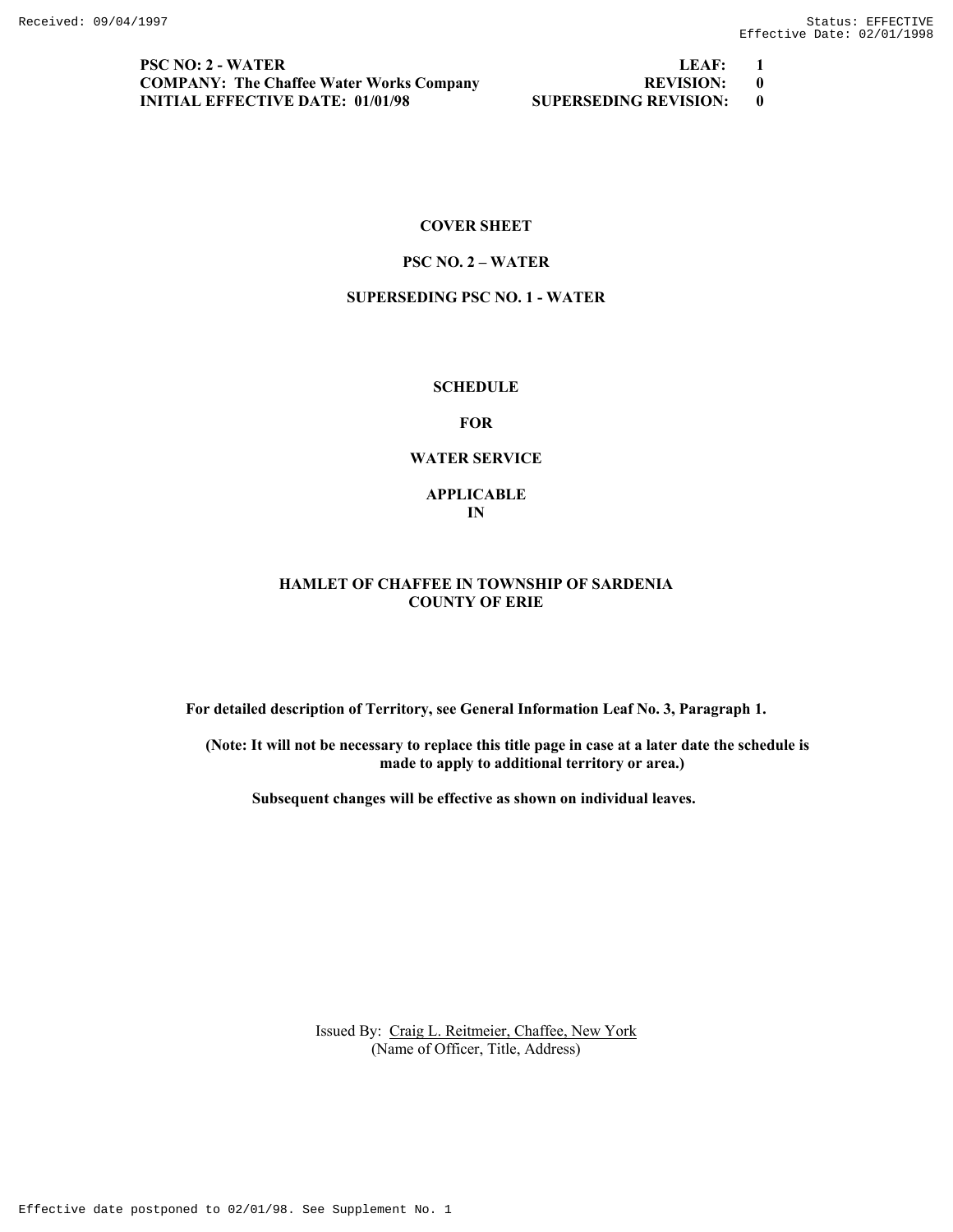| <b>PSC NO: 2 - WATER</b>                        | LEAF:                   | $\overline{\mathbf{2}}$ |
|-------------------------------------------------|-------------------------|-------------------------|
| <b>COMPANY: The Chaffee Water Works Company</b> | REVISION: 0             |                         |
| INITIAL EFFECTIVE DATE: 01/01/98                | SUPERSEDING REVISION: 0 |                         |

# **TABLE OF CONTENTS**

|                | <b>GENERAL INFORMATION</b>                                 | <b>LEAF NO.</b> |
|----------------|------------------------------------------------------------|-----------------|
| 1.             | Territory                                                  | 3               |
| 2.             | Application for Water Service                              | 3               |
| 3 <sub>1</sub> | Deposits - Security                                        | 3               |
| 4.             | Deposits - Interest                                        | $\overline{4}$  |
| 5.             | Deposits - Return                                          | $\overline{4}$  |
| 6.             | Deposits - Other                                           | $\overline{4}$  |
| 7.             | <b>General Rules</b>                                       | $5 - 6$         |
| 8.             | Metered Service                                            | $6 - 7$         |
| 9.             | <b>Unmetered Service</b>                                   | 7               |
| 10.            | <b>Extension of Mains</b>                                  | 7               |
| 11.            | Discontinuance of Service - Non-payment                    | $7 - 8$         |
| 12.            | Discontinuance of Service - Other                          | $8-9$           |
| 13.            | Discontinuance of Residential Service - Special Procedures | 9               |
| 14.            | Deferred Payment Agreements                                | 9               |
| 15.            | <b>Complaint Handling Procedures</b>                       | 10              |
| 16.            | <b>Restoration of Service</b>                              | $10 - 11$       |
| 17.            | <b>Interest on Customer Overpayments</b>                   | 11              |
| 18.            | Regulation                                                 | 11              |
| 19.            | Service Classification No. 1                               | 12              |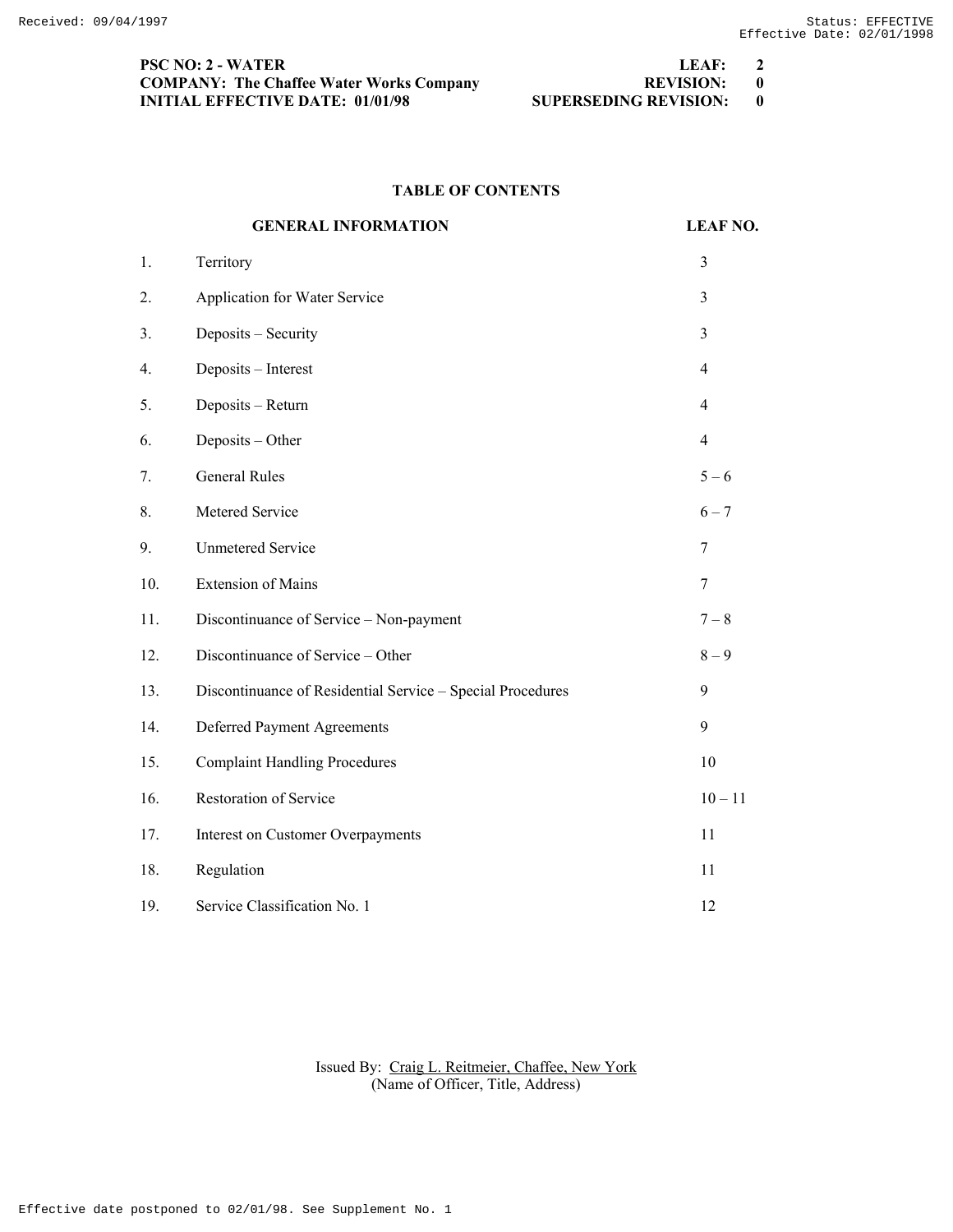### **PSC NO: 2 - WATER LEAF: 3 COMPANY: The Chaffee Water Works Company REVISION: 0 INITIAL EFFECTIVE DATE: 01/01/98 SUPERSEDING REVISION: 0**

# **GENERAL INFORMATION**

1. Territory (County, Town Development, Streets, etc.)

Hamlet of Chaffee in Township of Sardenia, County of Erie

- 2. Application for Water Service
	- A. Written application for service may be required.
	- B. A separate application may be required for each premises.
	- C. Premises may be subject to inspection by the company.
	- D. Applications need not be accepted from customers with charges due on any water accounts with the company. The company may accept an application if the customer enters into a deferred payment agreement.
	- E. Service pipe installations are subject to company approval.
- 3. Deposits Security
	- A. As a condition of receiving service, the company may require a deposit from customers that are delinquent (having a bill remaining unpaid 23 days from the date mailed), seasonal, short term or temporary or who have had service terminated for non-payment during the preceding 6 months. In addition, a deposit may also be required from a non-residential customer whose credit has not been established with the company. A delinquent customer shall be provided with a written notice 20 days before the deposit is assessed which states that failure to make timely payments will permit the company to require a deposit from such customer.
	- B. Deposits from applicants and customers may not exceed two times the estimated average monthly bill for a calendar year, except in the case of customers whose usage varies widely where deposits may not exceed twice the average monthly bill for the peak season.
	- C. The company shall perform an annual review of the billing history of every customer who has a deposit with the company to assure that a deposit is still required under (1) above and that the amount of the deposit conforms with (2) above. The company reserves the right to review the deposit at any time. If a review shows that the deposit held falls short of the amount the company may require by 25 percent or more, the company may require the payment of an additional amount. If a review shows that the deposit held exceeds the amount required by 25 percent or more, the company shall refund the excess to the customer. The customer may request a downward revision of the deposit.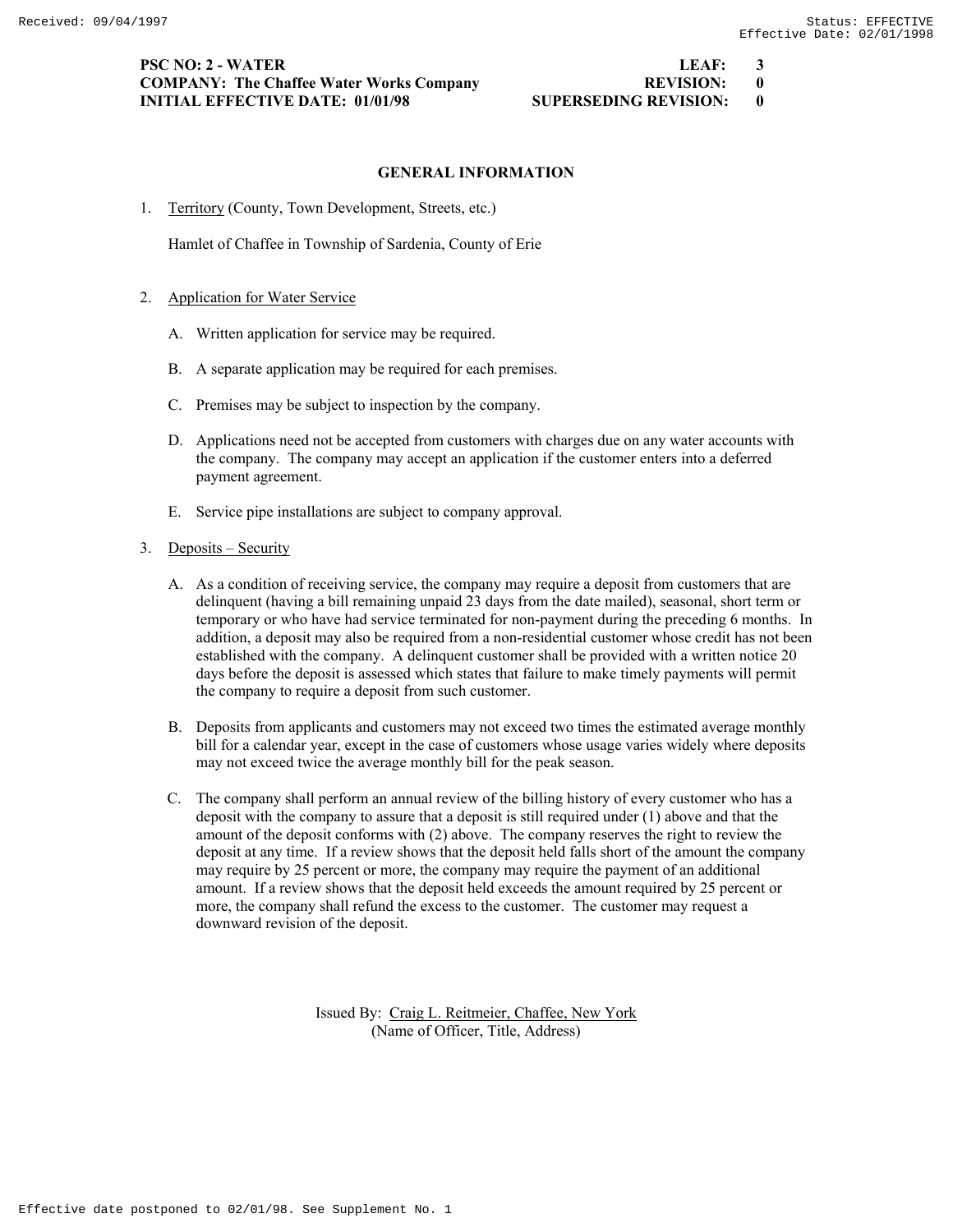# **PSC NO: 2 - WATER LEAF: 4 COMPANY: The Chaffee Water Works Company 60 COMPANY: 000 REVISION: 000 PACK REVISION: INITIAL EFFECTIVE DATE: 01/01/98 SUPERSEDING REVISION: 0**

# **GENERAL INFORMATION**

4. Deposits – Interest

 Every deposit shall earn simple interest at the rate per annum prescribed by the Public Service Commission. The interest must be paid to customers when the deposit is returned. If the deposit has been held for 12 consecutive months or more, the interest must be credited to the customer no later than the first bill rendered after the next succeeding first day of October and at the end of each succeeding 12 month period.

### 5. Deposits – Return

- A. The company shall return to a customer a deposit or portion of a deposit and all interest thereon no more than 30 days after:
	- (1) the day the account is closed and all bills are paid; or
	- (2) the date of the first bill for service rendered after a 12 month period during which time the customer was not delinquent, provided there is no other basis for the company to request a deposit; or
	- (3) a review of the deposit shows that a reduction of the deposit is warranted.
- B. A deposit or portion of a deposit plus interest thereon that is subject to return may be credited to the customer's account in the amount of any outstanding charges. If any balance remains, a refund check shall be issued.
- 6. Deposits Other
	- A. In the event that the applicant desires service for a trailer or other non-permanent structure, he shall deposit with the company all costs of the connection of such service. Said deposit shall bear simple interest as required above and shall be refunded at the end of 10 years, or sooner in the event that a permanent structure for such service connection is completed.
	- B. The company may also require deposits from customers to guarantee future payments as set forth in lawn sprinkler, main extension, or other forms of contracts which are in a form approved by the Public Service Commission. The interest rates for these deposits will be the same as the interest rates for security deposits and such interest will be credited to the customer as prescribed by Commission rules.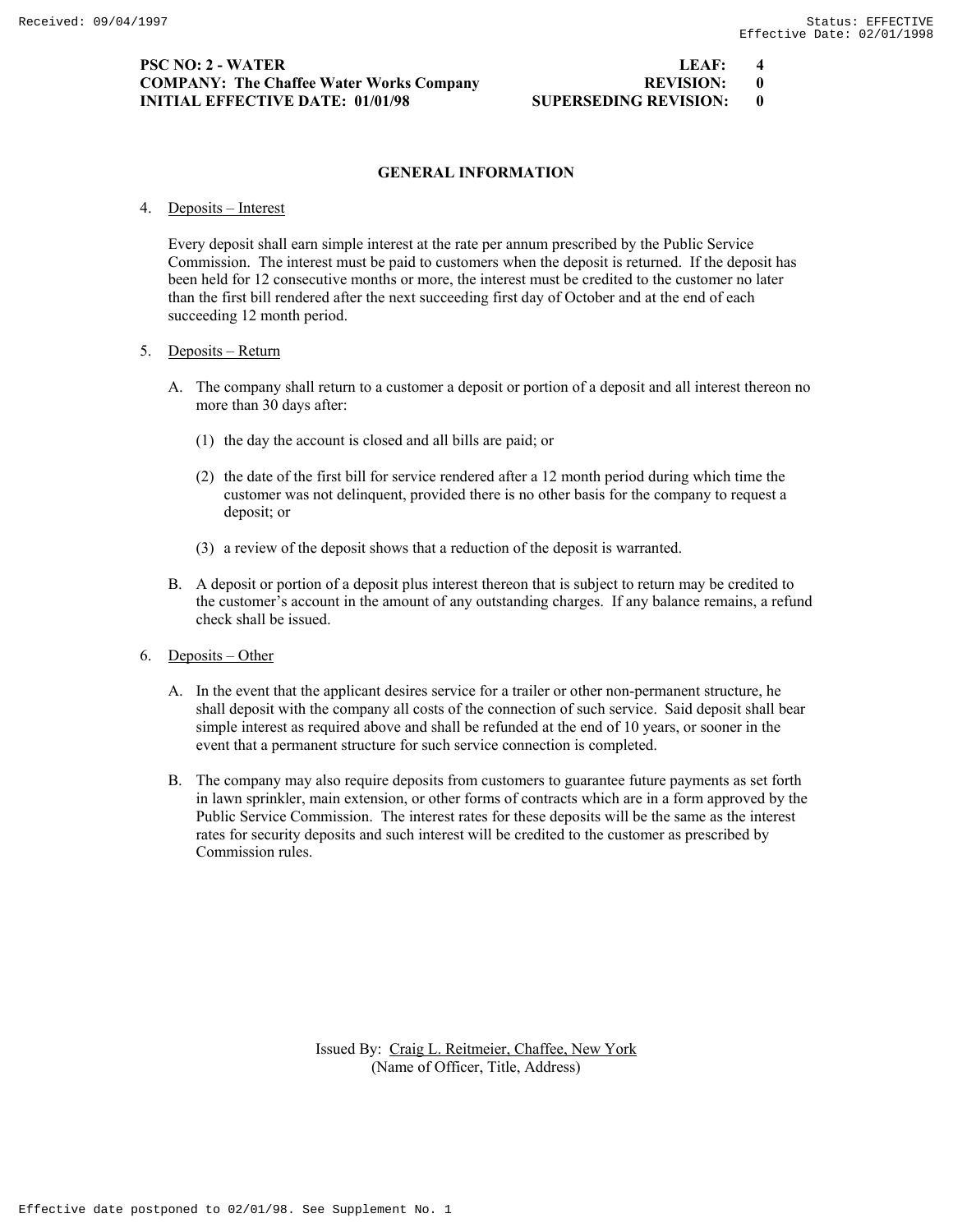# **PSC NO: 2 - WATER LEAF: 5 COMPANY: The Chaffee Water Works Company 60 COMPANY: 000 REVISION: 000 PACK REVISION: INITIAL EFFECTIVE DATE: 01/01/98 SUPERSEDING REVISION: 0**

# **GENERAL INFORMATION**

### 7. General Rules

- A. Customers must provide 10 days' written notice prior to the date on which termination of service is requested or prior to a change of occupancy, until which date the customer will be responsible for payment of service.
- B. Fire hydrants shall not be used without the written permission or unless in conformance with filed fire protection tariff provisions.
- C. The company will not be liable for damage resulting from the presence of its facilities, supply, or use of water service, except damage resulting from gross negligence of the company.
- D. The company may shut off water in its mains to make repairs and extensions. Where possible, proper advance notice will be made to customers affected.
- E. The use of water for sprinkling, swimming pools, or other less essential uses may be restricted or prohibited where such use may unreasonably reduce the adequacy of service for other domestic purposes.
- F. There must be a separate service for each premises.
- G. Installation of service pipes and mains will not normally be made when the ground is frozen.
- H. The customer is responsible for service pipes and plumbing within the property line. Any plumbing work done on the customer's service pipe is subject to approval by the company. No underground work shall be covered up until it has been inspected and approved by the company.
- I. All leaks on customer premises must be repaired as soon as possible.
- J. All mains, services (up to the property line) and other water system facilities will be maintained and replaced by the company.
- K. The company will supply water in the distribution system at pressures between 20 and 100 pounds per square inch (psi) and will strive, where practicable, to maintain a normal working pressure of 60 psi with a minimum of 35 psi. If the company makes changes to its system which cause the pressure to increase to over 100 psi to existing customers, the company will be responsible for the first installation of the necessary equipment in the customer's premises. From that point on the equipment will be considered part of the customer's internal plumbing and the customer will be responsible for its maintenance or replacement. If a water pressure reducing valve, in the customer's or applicant's opinion, is necessary or desired to safeguard the plumbing, it is the customer's or applicant's responsibility to purchase, install and maintain this equipment. Where a pressure reducing valve is used it is also advisable to install a suitable pressure relief valve. All installations will comply with the local building codes and standards and are considered a part of the customer's internal plumbing.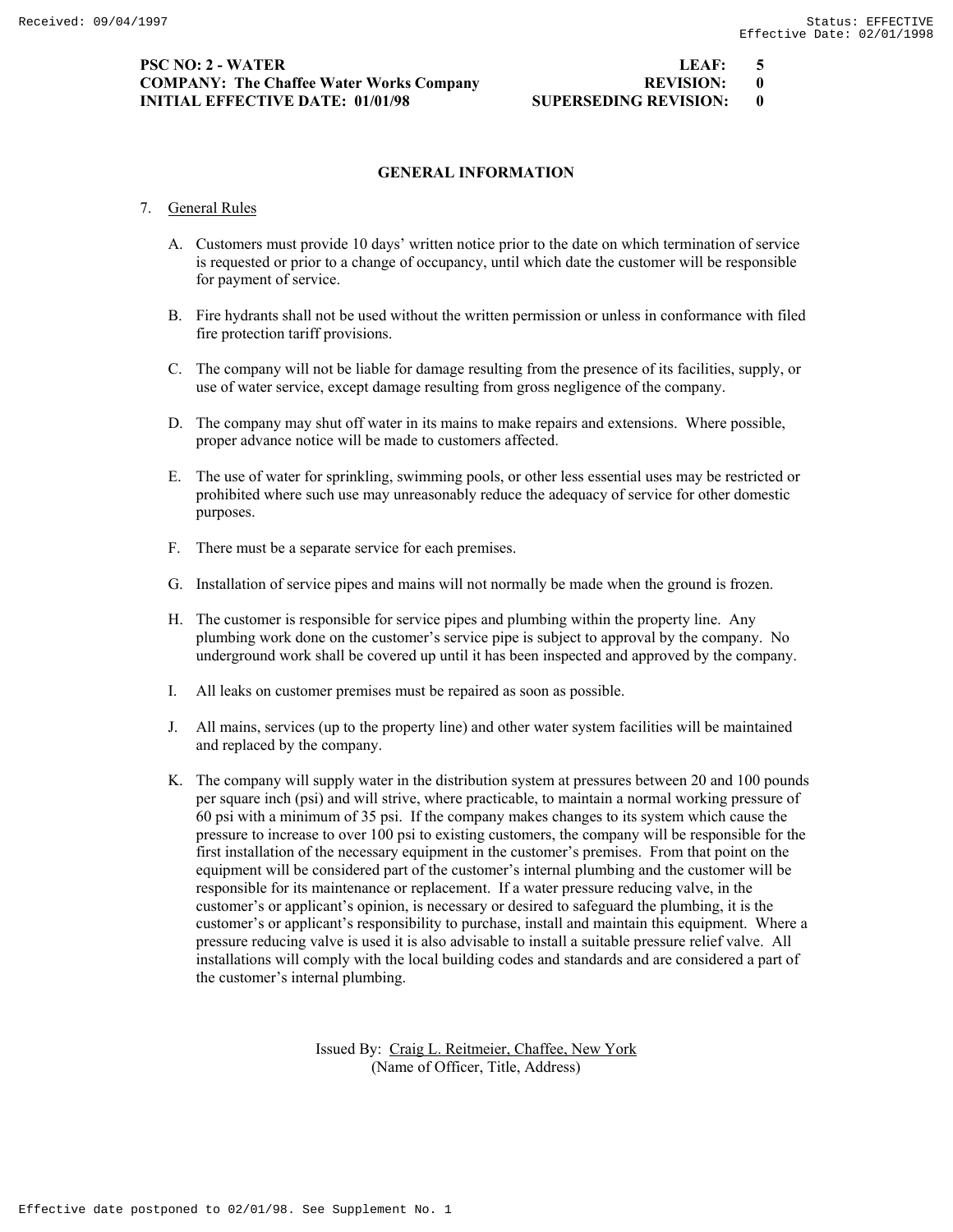# **PSC NO: 2 - WATER LEAF COMPANY: The Chaffee Water Works Company INITIAL EFFECTIVE DATE: 01/01/98 SU**

| LEAF:                       |  |
|-----------------------------|--|
| <b>REVISION:</b>            |  |
| <b>JPERSEDING REVISION:</b> |  |

### **GENERAL INFORMATION**

- L. Where an applicant is seeking service at an elevation or gradient which could not otherwise be adequately serviced by existing plant, the company will require that the applicant bear the additional cost of providing such extraordinary service, or in the alternative, require the applicant to purchase, install and maintain the necessary special equipment, such as a hydro-pneumatic system, needed to serve the premises. The installation of a hydro-pneumatic system as part of the customer's internal plumbing may be subject to approval of the Health Department and should comply with local building codes and standards.
- M. Cross connections to water sources other than the company's or with other facilities are strictly prohibited. Customers will, at their expense, install and maintain such backflow prevention devices as may be required by the company in accordance with good water works practice or applicable laws or regulations.
- N. Customers must permit company representatives to enter their premises on request for purposes relating to the operation and maintenance of the company's system, including inspection of the customer's and the company's facilities, installation, reading, testing, replacement and removal of meters, and terminating and restoring service.
- O. No person shall maliciously, willfully or negligently break, damage, destroy, uncover, deface, block access to or tamper with any pipe, valve, meter, structure, appurtenance or equipment which is a part of the water works system.
- 8. Metered Service (if applicable and provided for in Service Class No. \_\_\_ or Nos. \_\_ )
	- A. A meter of a type approved by the Commission is required for each premises.
	- B. The company will furnish, install, and maintain the meter. Unless the meter register is set at zero, the company shall attach a tag stamped with the date and meter dial reading at the time of installation.
	- C. The customer will provide a location for the meter acceptable to the company and will be responsible for the cost of repairing damage resulting from human interference, frost, backflow of hot water, or other such causes.
	- D. Where the company agrees it is necessary to set a meter outside the building, it shall be installed at the expense of the customer in a pit acceptable to the company which is both water-tight and frostproof. The cover of the pit shall be fastened with a convenient locking device. Where the distance from the property line to the front wall of the building is greater than 75 feet, the company may require that the meter be set in a pit at or near the property line. If the pit is to be installed on property not owned or controlled by the customer, written consent of the owner of the property shall be obtained prior to the installation.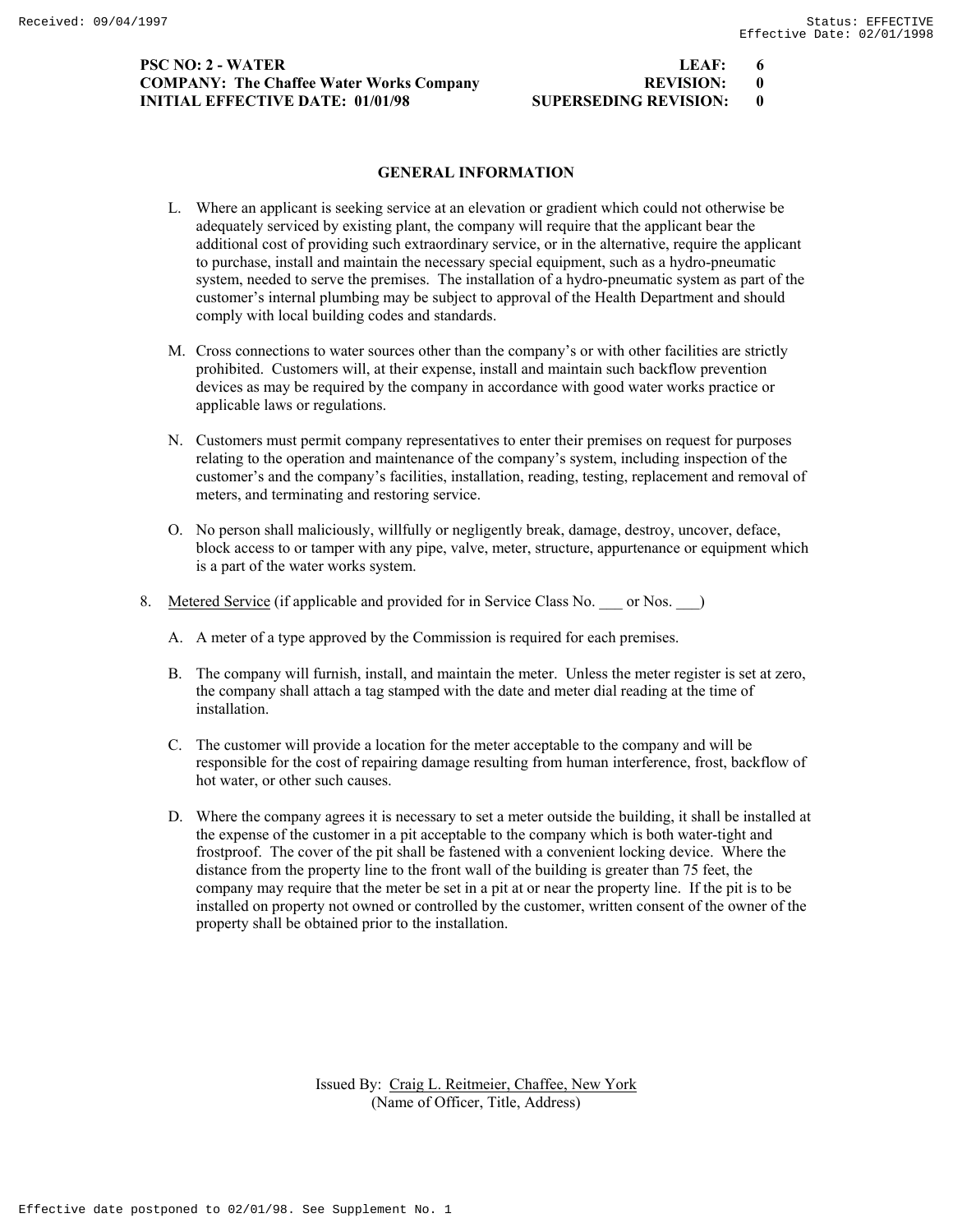# **PSC NO: 2 - WATER LEAF: 7 COMPANY: The Chaffee Water Works Company REVISION: 0 INITIAL EFFECTIVE DATE: 01/01/98 SUPERSEDING REVISION: 0**

# **GENERAL INFORMATION**

- E. The company reserves the right to remove, test, and replace the meter.
- F. The company shall afford the customer an opportunity to verify the final reading of any water meter removed from the premises and obtain the customer's signature on a meter removal card which shows the date removed and the reading.
- G. Meters will be tested in conformance with rules of the Public Service Commission. In the case of a disputed account involving the accuracy of the meter, the company will have the meter tested upon the request of the customer. Should the customer request to have a second meter test within 1 year, the customer will be responsible for the actual cost incurred to have the meter tested including the cost to remove the meter, payable in advance to the company. This fee will be refunded if the meter's final weighted average is found to register in excess of 100 percent. Adjustments in bills for over-registration of the meter will be made in accordance with the current rules of the Public Service Commission.
- H. Bills will show meter readings and the dates read.
- I. Bills will be reasonably estimated where a meter has been inaccessible and will be so indicated on the bill.
- J. Where a meter has ceased to register or its percentage of accuracy cannot be determined, an estimated bill for the current period may be rendered. For all other periods the bill shall be the minimum applicable charge.
- 9. Unmetered Service (if applicable and provided for in Service Class No.  $\boxed{1}$ )

All applicable provisions of this tariff shall apply.

10. Extension of Mains

 Mains will be extended in conformance with Commission Rules and Regulations found in 16 NYCRR, Part 501.

11. Discontinuance of Service – Non –Payment

 Service may be discontinued under the following provisions, for non-payment of any amount due for water supplied, for failure to make any payment due under a deferred payment agreement or for meter maintenance, for failure to post a required deposit or for failure to pay any fee or charge accruing under the contract or tariff.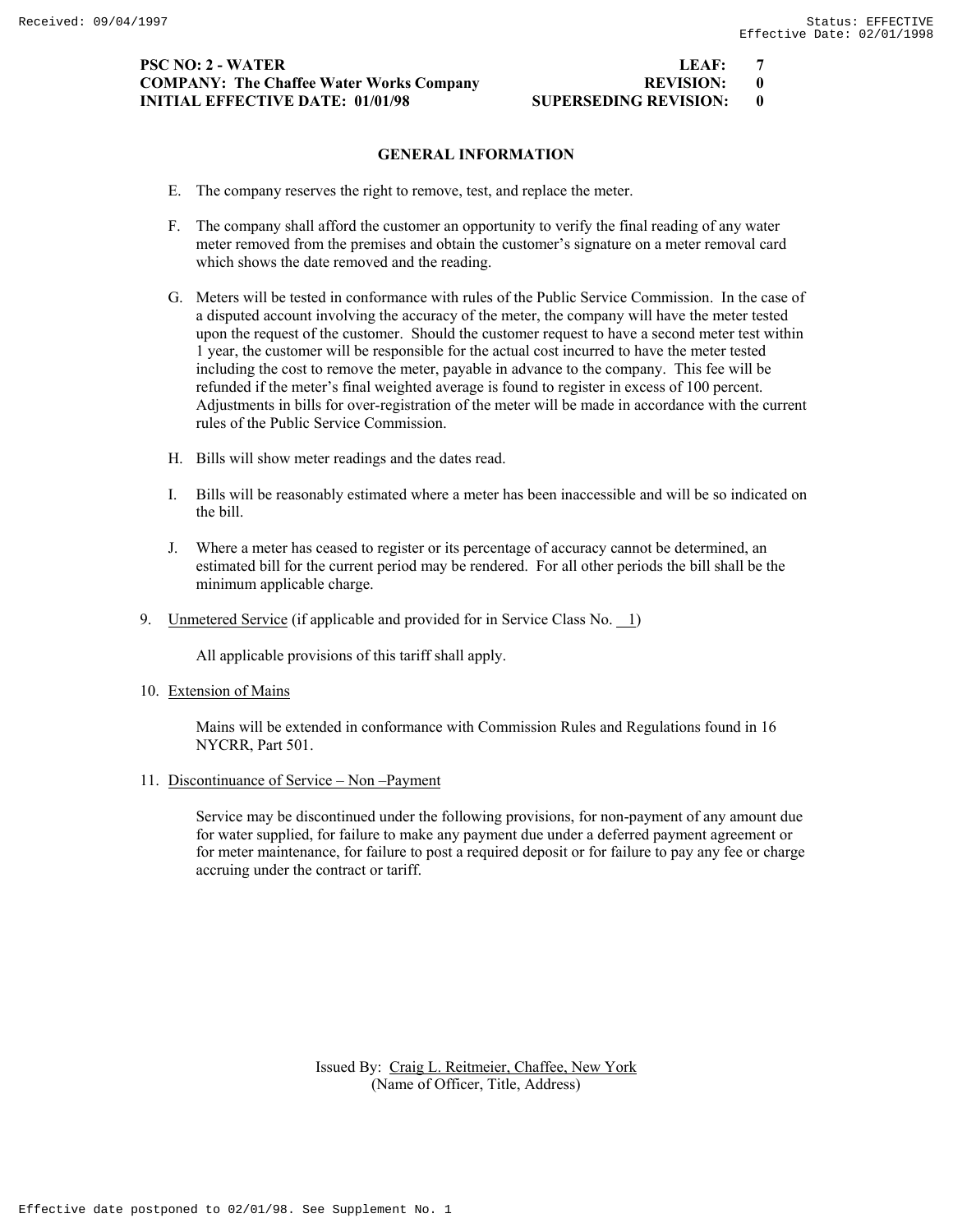# **PSC NO: 2 - WATER LEAF: 8 COMPANY: The Chaffee Water Works Company 60 COMPANY: 000 REVISION: 000 PACK REVISION: INITIAL EFFECTIVE DATE: 01/01/98 SUPERSEDING REVISION: 0**

### **GENERAL INFORMATION**

- A. A bill not paid within 23 days of mailing is considered delinquent, and the company may discontinue service after complying with 16 NYCRR, Part 533 which requires: (1) 15 days written notice if served personally, or (2) 15 days after a registered letter containing such notice has been signed or refused, or (3) 18 days after mailing written notice in a post-paid wrapper. Service will not be re-established until payment of all proper arrears, charges and deposits is made or a deferred payment agreement is entered into. Receipt of a subsequently dishonored negotiable instrument in response to a notice of discontinuance shall not constitute payment of the customer's account and the company shall not be required to issue additional notice prior to discontinuance. There will be a charge for processing all returned checks equal to the bank charge plus a handling fee of \$5.00 (not to exceed the maximum allowed by Section 5-328 of General Obligations Law).
- B. The company will not discontinue service to residential premises for non-payment of bills on a Friday, Saturday, Sunday, public holiday (as defined in General Construction Law), or on a day on which the utility's main office is closed. Discontinuance can only take place from Monday to Thursday between the hours of 8 a.m. and 4 p.m.
- C. The company will not discontinue service for non-payment of bills to any person or entity receiving public assistance if the payment for such service is to be paid directly by the Department of Social Services or by the local Social Services representatives.
- 12. Discontinuance of Service Other
	- A. Service rendered under any application, contract or agreement may be discontinued by the company after reasonable notice for any of the following reasons:
		- (1) For willful or indifferent waste of water due to any cause or for non-authorized use of water.
		- (2) For failure to protect from damage the meter and connection, or for failure to protect and maintain the service pipe or fixtures on the property of the customer in a condition satisfactory to the company.
		- (3) For tampering with any meter, connections, service pipe, curb cock, seal or any other appliance of the company controlling or regulating the customer's water supply.
		- (4) For failure to provide the company's employees reasonable access to the premises supplied, or for obstructing the way of ingress to the meter or any other appliances controlling or regulating the customer's water supply.
		- (5) In case of vacancy of the premises.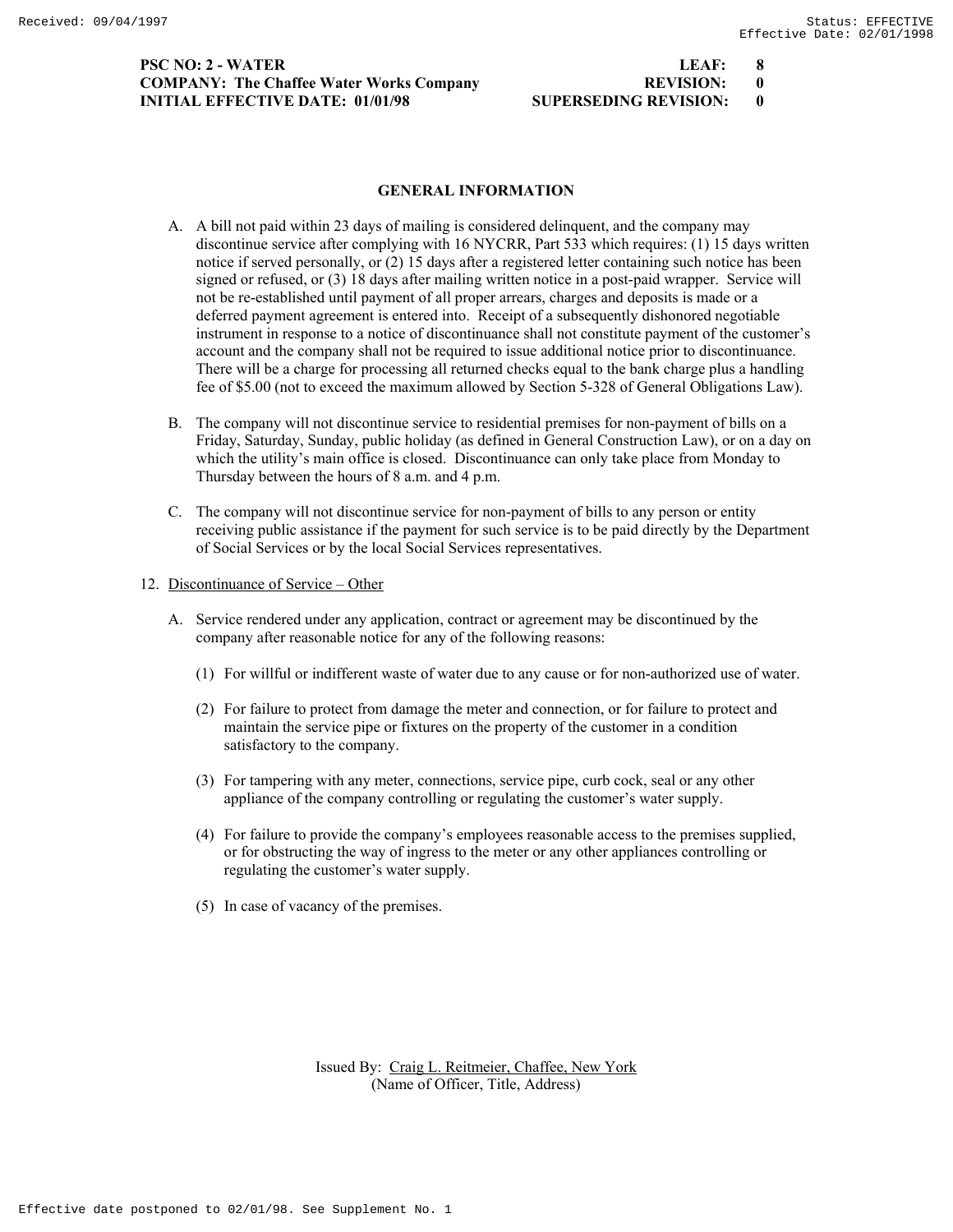### **GENERAL INFORMATION**

- (6) For cross connections.
- (7) For submetering or reselling water.
- (8) For non-compliance with restrictions on less essential water use.
- (9) For violation of any rule or regulation of the company as filed with the Public Service Commission, provided such violation affects the reliability or integrity of the water system.
- B. Written notice of discontinuance of service will be given except in those instances where a public health hazard exists.
- C. The company may, at any time, temporarily discontinue water service in case of accident, or for the purpose of making connections, alterations, repairs, changes, etc.
- D. Except as stated in the preceding paragraph, or in the case of a violation that threatens the integrity of the water system, the company shall not discontinue service to any customer on a Friday, Saturday, Sunday, Public Holiday or on a day when the company is not open for business. Public Holiday shall refer to those holidays defined in the General Construction Law.

### 13. Discontinuance of Residential Service – Special Procedures

 The company must delay termination of service or, if service has already been terminated, must restore service for 30 days in the even that the occupants of the premises are blind, disablef, 62 years of age or older or 18 years of age or under, if a medical emergency exists, or where during the cold weather period (November 1 to April 15) the termination would affect the heating of the premises, if such termination or failure to restore service might cause the occupant to suffer serious impairment to health. The company may require appropriate documentation that such a condition exists before delaying the termination or restoring the service. In addition, the company may require that the customer make appropriate arrangements to pay any arrears on the account.

14. Deferred Payment Agreements

 In addition to the above circumstances, the company will consider granting customers reasonable payment terms in cases where a customer is threatened with termination of service, or where the company has issued a backbill to a customer. Any such agreement may require the customer to make a reasonable down payment, and to pay current bills when issued.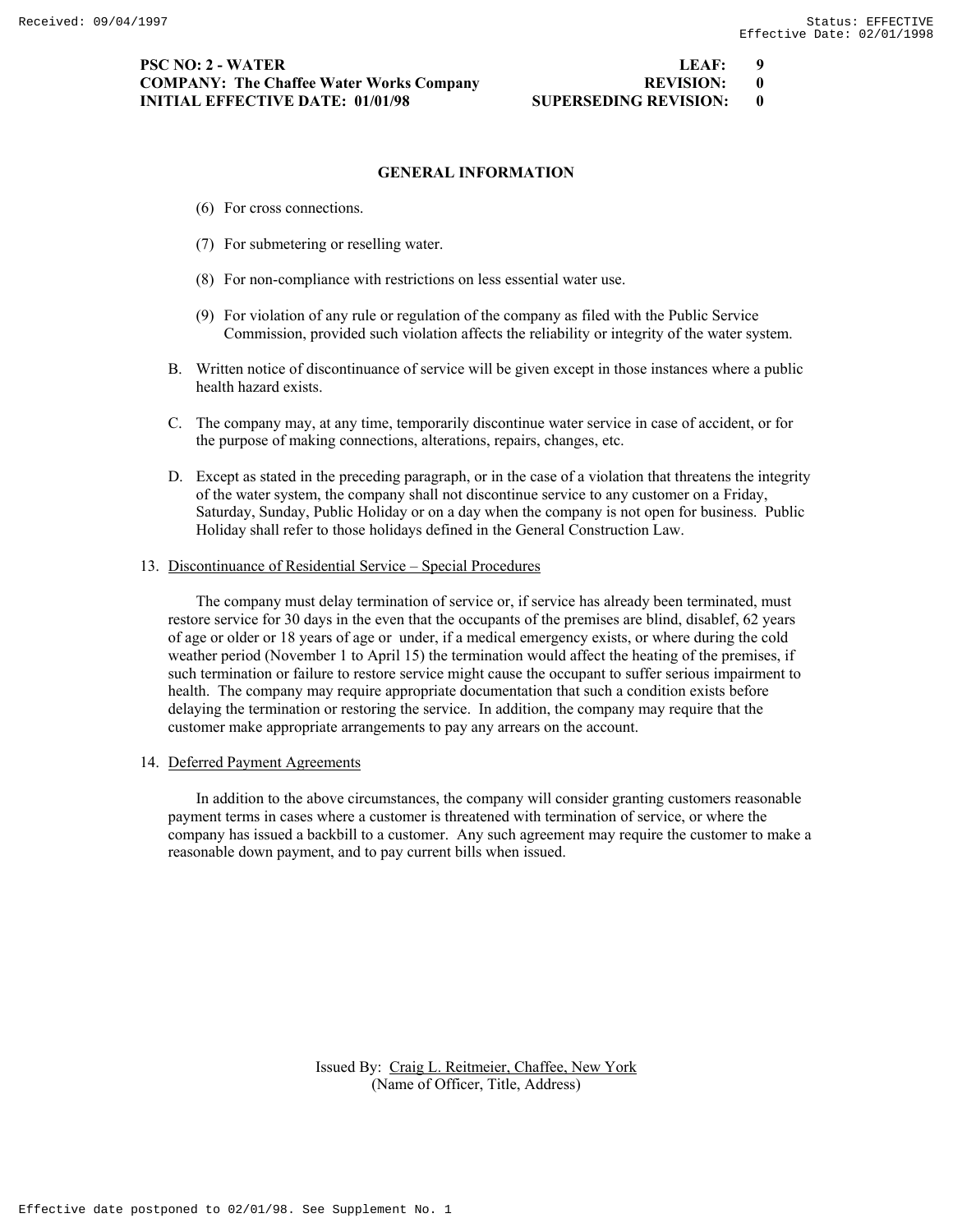### **PSC NO: 2 - WATER LEAF: 10 COMPANY: The Chaffee Water Works Company REVISION: 1 INITIAL EFFECTIVE DATE: 02/01/98 SUPERSEDING REVISION: 0**

### **GENERAL INFORMATION**

### 15. Complaint Handling Procedures

- A. The company will promptly investigate and evaluate all complaints received from customers regarding bills for service rendered or required deposits. The results of the company's findings will be reported to the customer. During the period of investigation and evaluation, service will not be discontinued, nor shall a new notice of termination be issued, provided, however, that the customer will be required to pay the undisputed portion of any balance due, which may include bills for current usage.
- B. After the completion of such an investigation, if the company determines that the disputed service has been rendered, or that the disputed charge or deposit is proper in whole or in part, the company may require that the full bill or deposit be paid. Appropriate notices of the determination shall be given to the customer, and where notice of discontinuance of service was previously sent, or is served with the determination, such notice shall include a statement advising the customer of the availability of the Commission's complaint handling procedures, including the address and telephone number of the Department's Consumer Services Division. Where prior notice of discontinuance was sent, company procedure provides for discontinuance of service if customer fails to pay the proper amount due and owing within 5 days after notice of the company determination was served personally on the customer or at least 8 days after mailing of the notice. Under no circumstances will discontinuance of service occur if so precluded by the Commission.
- C. In situations where the complaint procedures of the Commission have been invoked and it is determined that the disputed service has been rendered or that the disputed charge or deposit is proper and prior notice of discontinuance was sent, a customer's service will not be discontinued for failure to pay the amount found due and owing until at least 5 days after notice of the Commission's determination, where personal service is made, or at least 8 days after mailing of such a notice.
- 16. Restoration of Service

 A charge will be made to restore service after discontinuance at the customer's request, for nonpayment or for violation of these rules.

 This charge will be \$10.00 during normal business hours (8:00 a.m. to 4:00 p.m., Monday through Friday), \$00.00 outside of normal business hours Monday through Friday and \$10.00 on weekends or public holidays. The holidays for which the \$10.00 charge will apply are as follows:

 New Year's Day Labor Day Dr. Martin Luther King, Jr. Day Columbus Day Lincoln's Birthday Veteran's Day Washington's Birthday Thanksgiving Day Memorial Day Christmas Day Independence Day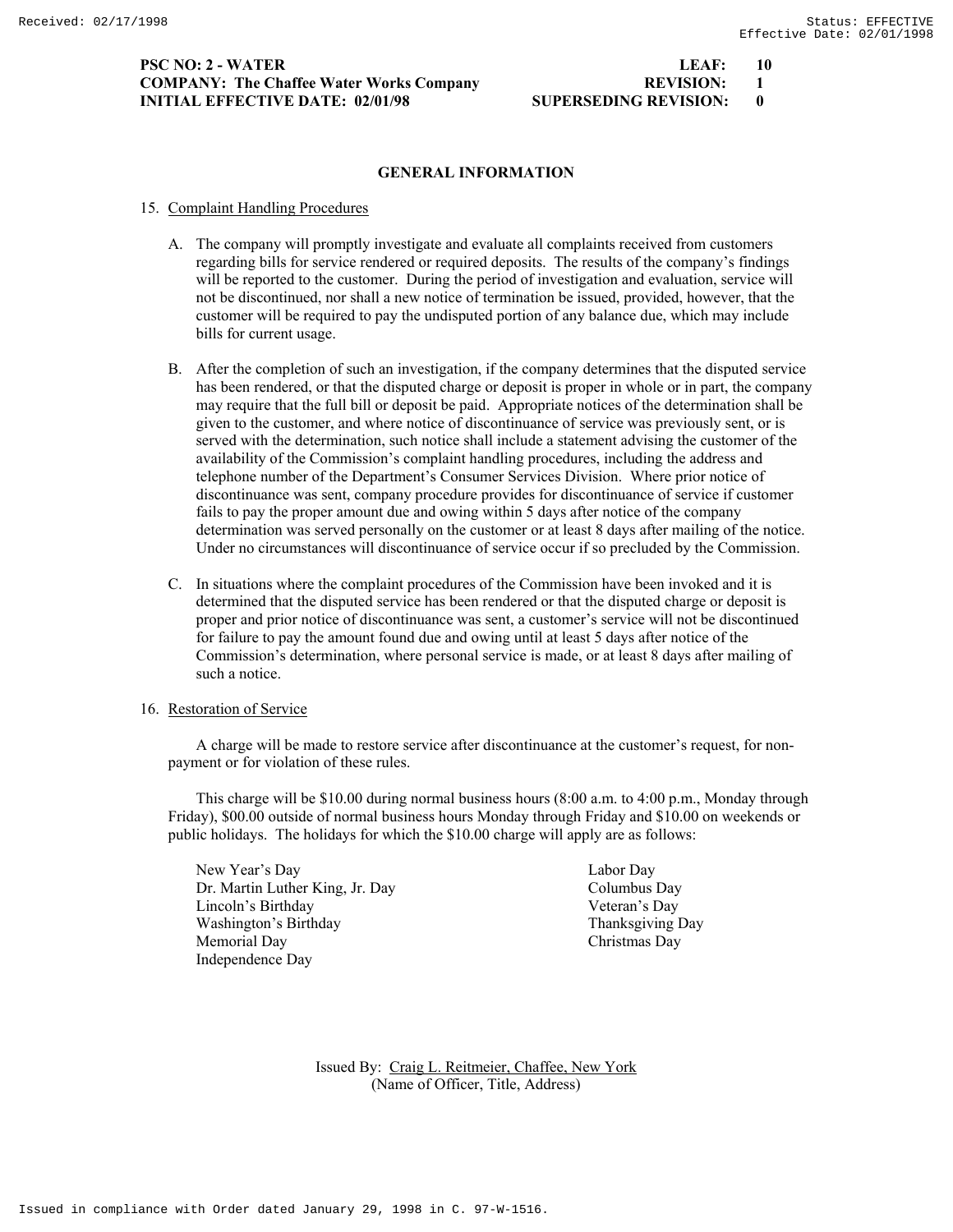# **PSC NO: 2 - WATER LEAF:** 11 **LEAF**: **COMPANY: The Chaffee Water Works Company INITIAL EFFECTIVE DATE: 01/01/98 SUPERSEDING REVIEWS**

| LEAF:                       | 11           |
|-----------------------------|--------------|
| <b>REVISION:</b>            |              |
| <b>JPERSEDING REVISION:</b> | $\mathbf{0}$ |

### **GENERAL INFORMATION**

 In a case where service is being restored after discontinuance for non-payment, the company may require full payment of all arrears as well as the restoration of service charge. If the company and the customer have entered into some form of payment agreement, the agreed upon down payment may be required before service will be restored.

 If it becomes necessary to disconnect service at the main because of willful acts of a customer, the service restoration charge will include the actual costs incurred by the company to disconnect and reconnect the service.

17. Interest on Customer Overpayments

The company will provide interest on a customer overpayment as follows:

- A. A customer overpayment is defined as payment by the customer to the company in excess of the correct charge for water service supplied to the customer which was caused by erroneous billing by the utility.
- B. The rate of interest on such amounts shall be the greater of the unadjusted customer deposit rate or the applicable late payment rate, if any, for the service classification under which the customer was billed. Interest shall be paid from the date when the customer overpayment was made, adjusted for any changes in the deposit rate or late payment rate, and compounded monthly, until the date when the overpayment was refunded.
- C. The company will not pay interest on customer overpayments that are refunded within 30 days after such overpayment is received by the company.

# 18. Regulation

 All matters, rules and other situations concerning the rendering of water service which are not specifically covered herein or in a provision of the New York State Codes, Rules and Regulations and which are subject to the jurisdiction of the Public Service Commission, and for which a customer and the company cannot agree as to an equitable and fair solution will be referred to said Commission to be resolved. Either the customer or the company may request that a rule or provision of this tariff be changed for a particular situation.